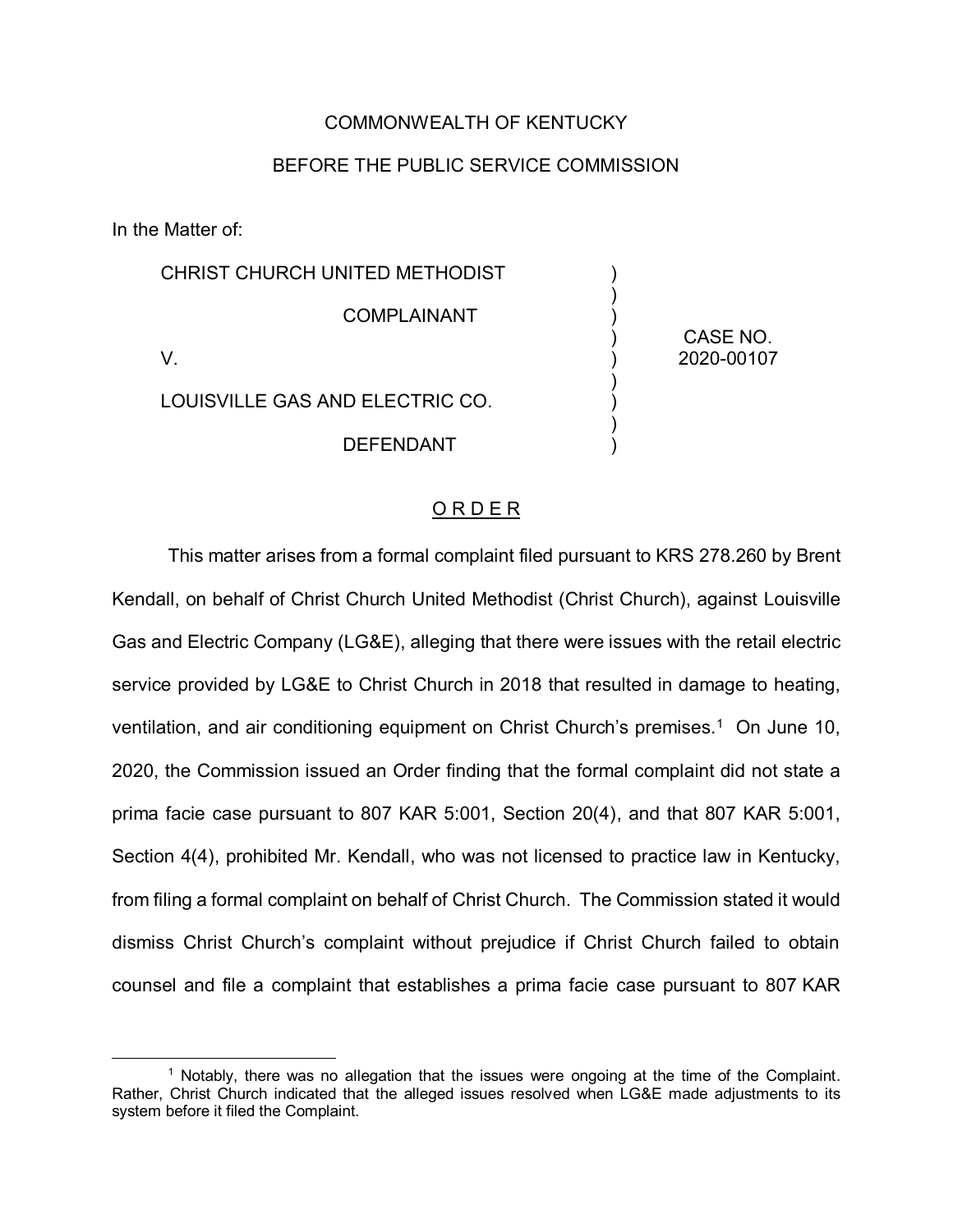5:001, Section 20, within 20 days from the date of the June 10, 2020 Order. As of the date of this Order, Christ Church has not obtained counsel to represent it in this matter or filed an amended complaint that establishes a prima facie case.

IT IS THEREFORE ORDERED that:

- 1. Christ Church's formal complaint is dismissed without prejudice; and
- 2. This matter is closed and removed from the Commission's docket.

## [REMAINDER OF PAGE INTENTIONALLY LEFT BLANK]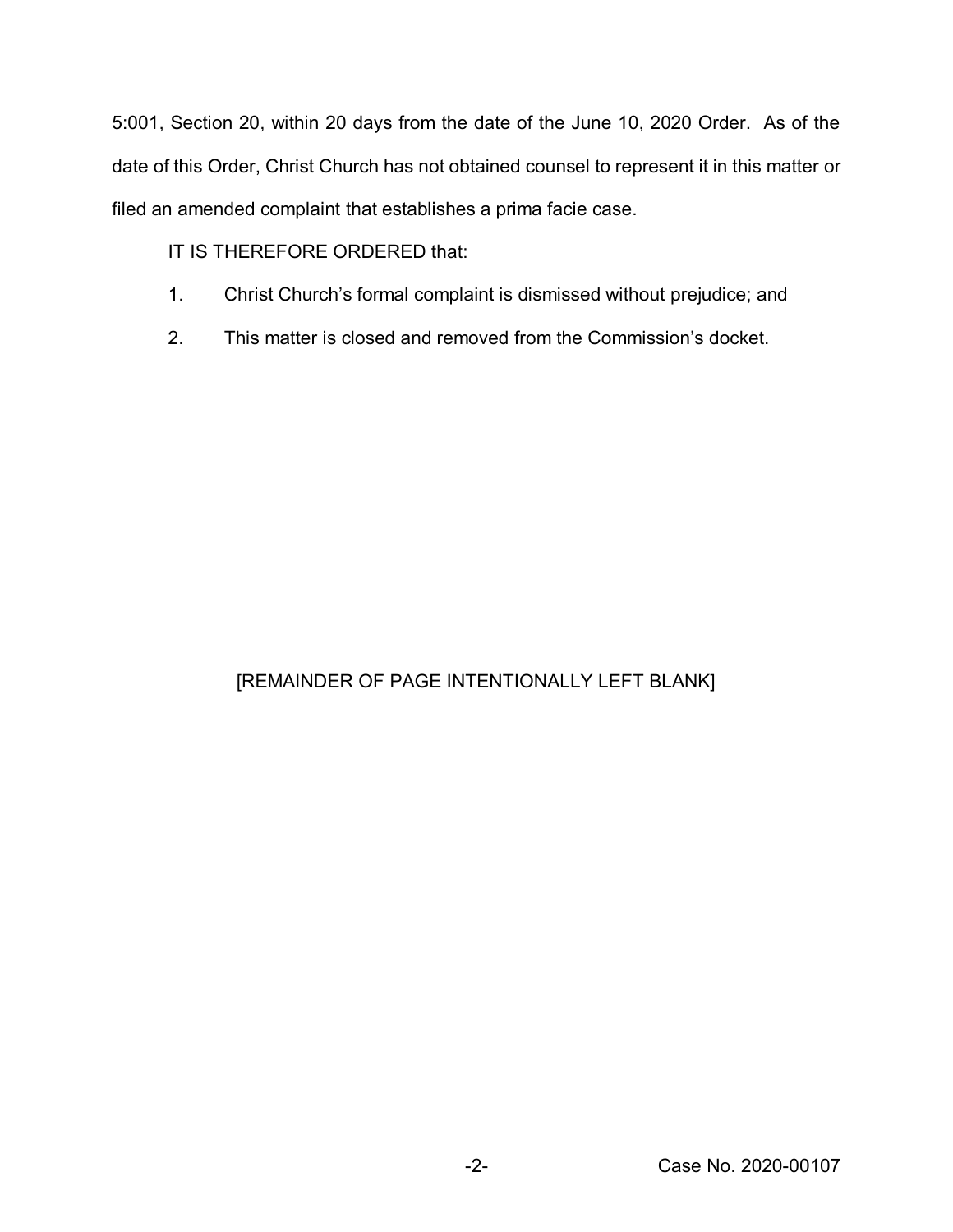By the Commission



ATTEST:

L C. Pridwell

Executive Director

Case No. 2020-00107